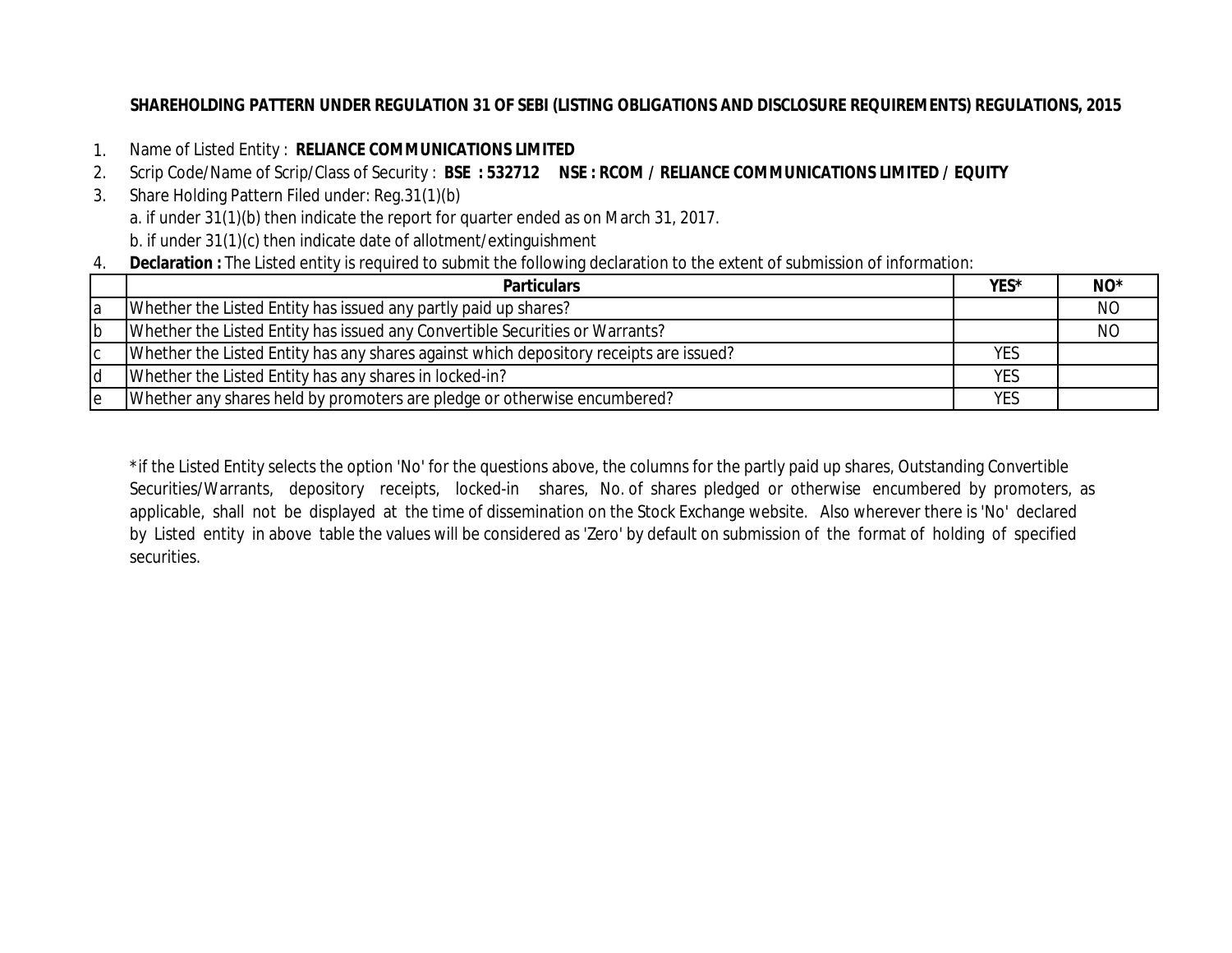## **Table I - Summary Statement holding of specified securities**

| Category | <b>Category of</b><br>Shareholder               | No. of Share-<br>holders | No. of fully<br>paid up equity<br>shares held | No. of<br>Partly<br>paid-up<br>equity<br>shares<br>held | No. of<br><b>Shares</b><br>Underlying<br>Depository<br><b>Receipts</b> | <b>Total Nos. of</b><br><b>Shares Held</b>  | g as a % of securities<br>total no of<br>shares<br>(Calculated<br>as per<br><b>SCRR 1957)</b> | Shareholdin Number of Voting Rights held in each class of<br>No of Voting Rights |           |            | Total as a<br>% of<br>$(A+B+C)$ |          | Shareholding Number of Locked in<br>, as a %<br>Underlying assuming full<br>Outstandin<br>conversion<br>convertible<br>converttible<br>securities Securities (as<br>(Including a percentage<br>of diluted<br>share capital) | <b>Shares</b><br>No. (a) | As a % of<br>total<br><b>Shares</b><br>held (b) | Number of Shares<br>pledged or<br>otherwise<br>encumbered<br>No. (a) | As a %<br>of total<br><b>Shares</b><br>held (b) | Number of equity<br>shares held in<br>dematerialized<br>form |
|----------|-------------------------------------------------|--------------------------|-----------------------------------------------|---------------------------------------------------------|------------------------------------------------------------------------|---------------------------------------------|-----------------------------------------------------------------------------------------------|----------------------------------------------------------------------------------|-----------|------------|---------------------------------|----------|-----------------------------------------------------------------------------------------------------------------------------------------------------------------------------------------------------------------------------|--------------------------|-------------------------------------------------|----------------------------------------------------------------------|-------------------------------------------------|--------------------------------------------------------------|
|          |                                                 |                          |                                               |                                                         |                                                                        |                                             |                                                                                               | <b>Class: Equity Class: Total</b>                                                | <b>NA</b> |            |                                 |          |                                                                                                                                                                                                                             |                          |                                                 |                                                                      |                                                 |                                                              |
| (1)      | (II)                                            | (III)                    | (IV)                                          | (V)                                                     | (VI)                                                                   | (VII) = (IV) + (V) (VIII) As a %<br>$+ (V)$ | of $(A+B+C2)$                                                                                 |                                                                                  |           | (IX)       |                                 | (X)      | $(XI) = (VII) +$<br>$(X)$ As a % of<br>$(A+B+C2)$                                                                                                                                                                           | (XII)                    |                                                 | (XIII)                                                               |                                                 | (XIV)                                                        |
|          | Promoter & Promoter<br>Group                    |                          | 1464696844                                    |                                                         |                                                                        | 1464696844                                  | 59.08                                                                                         | 1464696844                                                                       |           | 1464696844 | 58.85                           |          | 59.08                                                                                                                                                                                                                       | 86666667                 | 5.92                                            | 942379001                                                            | 64.34                                           | 1464696844                                                   |
|          | Public                                          | 1626636                  | 993184059                                     |                                                         |                                                                        | 993184059                                   | 40.06                                                                                         | 993184059                                                                        |           | 993184059  | 39.90                           |          | 40.06                                                                                                                                                                                                                       |                          | 0.00                                            | <b>NA</b>                                                            | <b>NA</b>                                       | 956932181                                                    |
| (C)      | Promoter-Non<br><b>Non</b><br>Public            |                          |                                               |                                                         |                                                                        |                                             |                                                                                               |                                                                                  |           |            |                                 |          |                                                                                                                                                                                                                             |                          |                                                 |                                                                      |                                                 |                                                              |
| (C1)     | underlying<br><b>Shares</b><br><b>DRs</b>       |                          |                                               |                                                         | 9819842                                                                | 9819842                                     | <b>NA</b>                                                                                     | 9819842                                                                          |           | 9819842    | 0.39                            |          | <b>NA</b>                                                                                                                                                                                                                   |                          | 0.00                                            | <b>NA</b>                                                            | <b>NA</b>                                       | 9819842                                                      |
| (C2)     | held<br>Shares<br>by<br><b>Employees Trusts</b> |                          | 21279000                                      |                                                         |                                                                        | 21279000                                    | 0.86                                                                                          | 21279000                                                                         |           | 21279000   | 0.85                            |          | 0.86                                                                                                                                                                                                                        |                          | 0.00                                            | <b>NA</b>                                                            | <b>NA</b>                                       | 21279000                                                     |
|          | Total:                                          | 1626651                  | 2479159903                                    |                                                         | 9819842                                                                | 2488979745                                  | 100.00                                                                                        | 2488979745                                                                       |           | 2488979745 | 100.00                          | $\Omega$ | 100.00                                                                                                                                                                                                                      | 86666667                 | 3.48                                            | 942379001                                                            | 37.86                                           | 2452727867                                                   |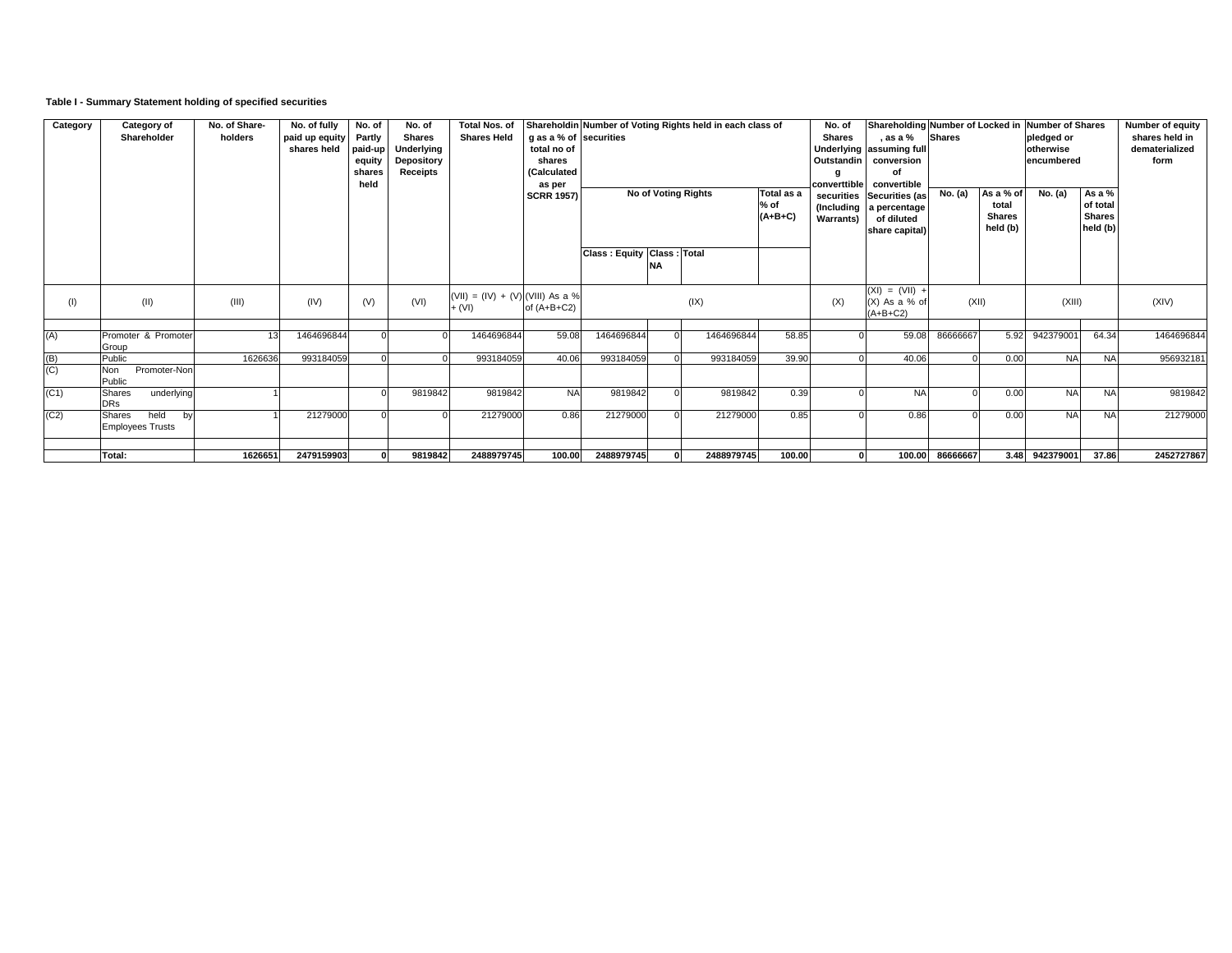### **Table II - Statement showing shareholding pattern of the Promoter and Promoter Group**

|                | PAN<br>Category & Name of the<br>No. of fully<br>Partly<br>Nos. of<br>Total No. of<br>No. of<br>Shareholder<br>Share-<br>paid up equity<br>paid-up<br><b>Shares</b><br><b>Shares Held</b><br>holders<br>shares held<br>equity<br><b>Underlying</b> |      |          |            |                |                               |                      | Shareholding % Number of Voting Rights held in each class of<br><b>Calculated as per securities</b><br><b>SCRR 1957)</b> |                             |                      |              |                                              | No. of Shares<br><b>Underlying</b><br>Outstanding | Shareholding, as Number of Locked in<br>a % assuming full Shares<br>conversion of |          |                                                     | <b>Number of Shares</b><br>pledged or otherwise<br>encumbered | Number of<br>equity shares<br>held in          |                        |  |       |
|----------------|----------------------------------------------------------------------------------------------------------------------------------------------------------------------------------------------------------------------------------------------------|------|----------|------------|----------------|-------------------------------|----------------------|--------------------------------------------------------------------------------------------------------------------------|-----------------------------|----------------------|--------------|----------------------------------------------|---------------------------------------------------|-----------------------------------------------------------------------------------|----------|-----------------------------------------------------|---------------------------------------------------------------|------------------------------------------------|------------------------|--|-------|
|                |                                                                                                                                                                                                                                                    |      |          |            | shares<br>held | Depository<br><b>Receipts</b> |                      | As a % of<br>$(A+B+C2)$                                                                                                  |                             | No. of Voting Rights |              | Total as a<br>% of Total<br>voting<br>rights | converttible<br>ecurities (Including<br>Warrants) | convertible<br>Securities (as a<br>percentage of<br>diluted share<br>capital)     | No. (a)  | As a % of<br>total<br><b>Shares</b><br>held (b)     | No. (a)                                                       | As a % o<br>total<br><b>Shares</b><br>held (b) | dematerialized<br>form |  |       |
|                |                                                                                                                                                                                                                                                    |      |          |            |                |                               |                      |                                                                                                                          | <b>Class: Equity Class:</b> | <b>NA</b>            | <b>Total</b> |                                              |                                                   |                                                                                   |          |                                                     |                                                               |                                                |                        |  |       |
|                | (1)                                                                                                                                                                                                                                                | (II) | (III)    | (IV)       | $(V)$          | (VI)                          | (VII)<br>$(IV+V+VI)$ | (VIII)                                                                                                                   | (IX)                        |                      |              |                                              |                                                   |                                                                                   | (x)      | $(XI) = (VII) + (X) As$<br>(XII)<br>a % of (A+B+C2) |                                                               |                                                | (XIII)                 |  | (XIV) |
| (1)            | Indian                                                                                                                                                                                                                                             |      |          |            |                |                               |                      |                                                                                                                          |                             |                      |              |                                              |                                                   |                                                                                   |          |                                                     |                                                               |                                                |                        |  |       |
| (a)            | Individuals/Hindu<br>undivided<br>Family                                                                                                                                                                                                           |      |          |            |                |                               |                      |                                                                                                                          |                             |                      |              |                                              |                                                   |                                                                                   |          |                                                     |                                                               |                                                |                        |  |       |
|                | Anil D. Ambani                                                                                                                                                                                                                                     |      |          | 185917     |                |                               | 1859171              | 0.07                                                                                                                     | 1859171                     |                      | 185917       | 0.07                                         |                                                   | 0.07                                                                              |          |                                                     | $\Omega$                                                      |                                                | 185917                 |  |       |
|                | Jai Anshul A Ambani                                                                                                                                                                                                                                |      |          | 100        | $\Omega$       |                               | 100                  | 0.00                                                                                                                     | 100                         |                      | 100          | 0.00                                         |                                                   | 0.00                                                                              |          |                                                     |                                                               |                                                | 10 <sup>c</sup>        |  |       |
|                |                                                                                                                                                                                                                                                    |      |          |            |                |                               |                      |                                                                                                                          |                             |                      |              |                                              |                                                   |                                                                                   |          |                                                     |                                                               |                                                |                        |  |       |
|                | Jaianmol A. Ambani                                                                                                                                                                                                                                 |      |          | 1669759    | $\Omega$       |                               | 1669759              | 0.07                                                                                                                     | 1669759                     |                      | 1669759      | 0.07                                         |                                                   | 0.07                                                                              |          |                                                     | $\Omega$                                                      |                                                | 1669759                |  |       |
|                | Kokila D Ambani                                                                                                                                                                                                                                    |      |          | 466584     | $\Omega$       |                               | 4665847              | 0.19                                                                                                                     | 466584                      |                      | 466584       | 0.19                                         |                                                   | 0.19                                                                              |          |                                                     |                                                               |                                                | 4665847                |  |       |
|                | Tina A Ambani                                                                                                                                                                                                                                      |      |          | 165083     | $\Omega$       |                               | 1650832              | 0.07                                                                                                                     | 165083                      |                      | 165083       | 0.07                                         |                                                   | 0.07                                                                              |          |                                                     |                                                               |                                                | 1650832                |  |       |
| (b)            | Government/<br>State<br>Central<br>Government(s)                                                                                                                                                                                                   |      |          |            |                |                               |                      | 0.00                                                                                                                     |                             |                      |              | 0.00                                         |                                                   | 0.00                                                                              |          |                                                     |                                                               |                                                |                        |  |       |
| (c)            | <b>Financial Institutions/Banks</b>                                                                                                                                                                                                                |      | $\Omega$ |            |                |                               | $\Omega$             | 0.00                                                                                                                     |                             |                      | $\Omega$     | 0.00                                         |                                                   | 0.00                                                                              |          |                                                     | $\Omega$                                                      |                                                | $\Omega$               |  |       |
| $\overline{a}$ | <b>Any Other</b>                                                                                                                                                                                                                                   |      |          |            |                |                               |                      |                                                                                                                          |                             |                      |              |                                              |                                                   |                                                                                   |          |                                                     |                                                               |                                                |                        |  |       |
|                | Reliance Capital Limited                                                                                                                                                                                                                           |      |          | 29695295   |                |                               | 29695295             | 1.20                                                                                                                     | 29695295                    |                      | 29695295     | 1.19                                         |                                                   | 1.20                                                                              |          |                                                     |                                                               |                                                | 29695295               |  |       |
|                | Communications<br>Reliance<br><b>Enterprises Private Limited</b>                                                                                                                                                                                   |      |          | 723110172  | $\Omega$       |                               | 723110172            | 29.17                                                                                                                    | 723110172                   |                      | 723110172    | 29.05                                        |                                                   | 29.17                                                                             |          |                                                     | 630000000                                                     | 87.12                                          | 723110172              |  |       |
|                | Reliance<br>Innoventures<br>Private<br>Limited                                                                                                                                                                                                     |      |          | 12379001   |                |                               | 12379001             | 0.50                                                                                                                     | 12379001                    |                      | 12379001     | 0.50                                         |                                                   | 0.50                                                                              |          |                                                     | 12379001                                                      | 100.00                                         | 12379001               |  |       |
|                | Reliance Ornatus Enterprises And<br>Ventures Private Limited                                                                                                                                                                                       |      |          | 300000000  |                |                               | 300000000            | 12.10                                                                                                                    | 300000000                   |                      | 300000000    | 12.05                                        |                                                   | 12.10                                                                             |          |                                                     |                                                               |                                                | 300000000              |  |       |
|                | Reliance<br>Telecom Infrainvest<br>Private Limited                                                                                                                                                                                                 |      |          | 8666666    |                |                               | 86666667             | 3.50                                                                                                                     | 86666667                    |                      | 86666667     | 3.48                                         |                                                   | 3.50                                                                              | 8666666  | 100.00                                              | $\Omega$                                                      |                                                | 86666667               |  |       |
|                | Reliance Wind Turbine Installator<br>Industries Private Limited                                                                                                                                                                                    |      |          | 30000000   |                |                               | 300000000            | 12.10                                                                                                                    | 30000000                    |                      | 300000000    | 12.05                                        |                                                   | 12.10                                                                             |          |                                                     | 300000000                                                     | 100.00                                         | 300000000              |  |       |
|                |                                                                                                                                                                                                                                                    |      |          |            |                |                               |                      |                                                                                                                          |                             |                      |              |                                              |                                                   |                                                                                   |          |                                                     |                                                               |                                                |                        |  |       |
|                | Shreeji Comtrade LLP                                                                                                                                                                                                                               |      |          | 1500000    | $\Omega$       |                               | 1500000              | 0.06                                                                                                                     | 1500000                     |                      | 1500000      | 0.06                                         |                                                   | 0.06                                                                              |          |                                                     | $\Omega$                                                      |                                                | 1500000                |  |       |
|                | Shrikrishna Tradecom LLP                                                                                                                                                                                                                           |      |          | 1500000    | $\Omega$       |                               | 1500000              | 0.06                                                                                                                     | 1500000                     |                      | 1500000      | 0.06                                         |                                                   | 0.06                                                                              |          |                                                     |                                                               |                                                | 1500000                |  |       |
|                | Sub-Total (A)(1)                                                                                                                                                                                                                                   |      | 13       | 1464696844 | $\mathbf{0}$   | ΟI                            | 1464696844           | 59.08                                                                                                                    | 1464696844                  |                      | 1464696844   | 58.85                                        | 0                                                 | 59.08                                                                             | 86666667 | 5.92                                                | 942379001                                                     | 64.34                                          | 1464696844             |  |       |
| (2)            | Foreign                                                                                                                                                                                                                                            |      |          |            |                |                               |                      |                                                                                                                          |                             |                      |              |                                              |                                                   |                                                                                   |          |                                                     |                                                               |                                                |                        |  |       |
| (a)            | (Non-Resident<br><b>Individuals</b><br>Individuals/ Foreign Individuals                                                                                                                                                                            |      |          |            |                |                               |                      | 0.00                                                                                                                     |                             |                      |              | 0.00                                         |                                                   | 0.00                                                                              |          | 0.00                                                |                                                               | 0.00                                           |                        |  |       |
| (b)            | <b>Government</b>                                                                                                                                                                                                                                  |      |          |            |                |                               |                      | 0.00                                                                                                                     |                             |                      |              | 0.00                                         |                                                   | 0.00                                                                              |          | 0.00                                                |                                                               | 0.00                                           |                        |  |       |
| (c)            | <b>Institutions</b>                                                                                                                                                                                                                                |      |          |            |                |                               |                      | 0.00                                                                                                                     |                             |                      |              | 0.00                                         |                                                   | 0.00                                                                              |          | 0.00                                                |                                                               | 0.00                                           |                        |  |       |
|                |                                                                                                                                                                                                                                                    |      |          |            |                |                               |                      |                                                                                                                          |                             |                      |              |                                              |                                                   |                                                                                   |          |                                                     |                                                               |                                                |                        |  |       |
| $\overline{d}$ | Foreign Portfolio Investor                                                                                                                                                                                                                         |      |          |            |                |                               |                      | 0.00                                                                                                                     |                             |                      |              | 0.00                                         |                                                   | 0.00                                                                              |          | 0.00                                                |                                                               | 0.00                                           |                        |  |       |
|                |                                                                                                                                                                                                                                                    |      |          |            |                |                               |                      |                                                                                                                          |                             |                      |              |                                              |                                                   |                                                                                   |          |                                                     |                                                               |                                                |                        |  |       |
| (e)            | Any Other                                                                                                                                                                                                                                          |      |          |            |                |                               |                      | 0.00                                                                                                                     |                             |                      |              | 0.00                                         |                                                   | 0.00                                                                              |          | 0.00                                                |                                                               | 0.00                                           |                        |  |       |
|                | Sub-Total (A)(2)                                                                                                                                                                                                                                   |      | $\Omega$ |            | 0              |                               | O                    | 0.00                                                                                                                     |                             |                      |              | 0.00                                         |                                                   | 0.00                                                                              |          | 0.00                                                | n                                                             | 0.00                                           | 0.00                   |  |       |
|                | Total Shareholding of Promoter                                                                                                                                                                                                                     |      | 13       | 1464696844 | $\Omega$       |                               | 1464696844           | 59.08                                                                                                                    | 1464696844                  |                      | 1464696844   | 58.85                                        |                                                   | 59.08                                                                             | 8666666  | 5.92                                                | 942379001                                                     | 64.34                                          | 1464696844             |  |       |
|                | and<br>Promoter<br>Group<br>$(A)=(A)(1)+(A)(2)$                                                                                                                                                                                                    |      |          |            |                |                               |                      |                                                                                                                          |                             |                      |              |                                              |                                                   |                                                                                   |          |                                                     |                                                               |                                                |                        |  |       |

Details of shares which remain unclaimed may be given here alongwith details such as number of shareholders outstanding shares held in demat/ unclaimed suspense account, voting which are frozen etc.

#### **Note:**

1. PAN would not be displayed on website of stock Exchange(s).

2. The term "Encumbrance" has the same meaning as assigned under regulation 28(3) of SEBI (Substantial Acquisition of shares and Takeovers) Regulations, 2011.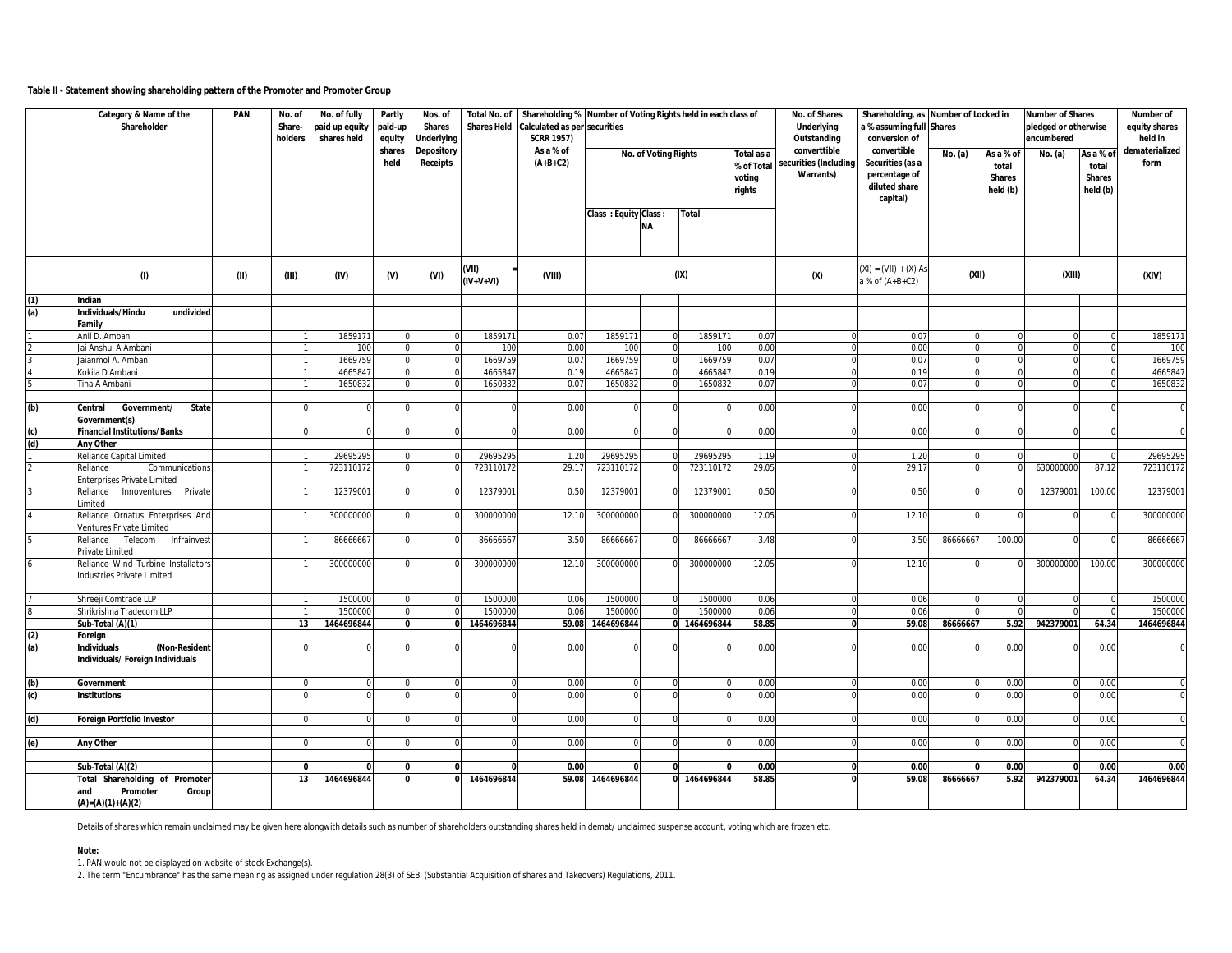#### **Table III - Statement showing shareholding pattern of the Public shareholder**

| Catego<br>ry | Category & Name of the Shareholder                                                   | PAN  | No. of<br>Share-<br>holders | No. of fully<br>paid up<br>equity shares | Partly<br>paid-up<br>equity | No. of<br><b>Shares</b><br>Underlying | <b>Total No. of</b><br><b>Shares Held</b> | Shareholdi<br>ng %<br>calculated | securities                                                      |           | Number of Voting Rights held in each class of |                                  | No. of Shares<br>Underlying<br>Outstanding | Total Shareholding, Number of Locked in Shares<br>as a % assuming full (XII)<br>conversion of |              |                                       |                        | Number of Shares pledged or<br>otherwise encumbered (XIII) | Number of equity<br>shares held in<br>dematerialized |
|--------------|--------------------------------------------------------------------------------------|------|-----------------------------|------------------------------------------|-----------------------------|---------------------------------------|-------------------------------------------|----------------------------------|-----------------------------------------------------------------|-----------|-----------------------------------------------|----------------------------------|--------------------------------------------|-----------------------------------------------------------------------------------------------|--------------|---------------------------------------|------------------------|------------------------------------------------------------|------------------------------------------------------|
|              |                                                                                      |      |                             | held                                     | shares<br>held              | <b>Depository</b><br><b>Receipts</b>  |                                           | as per<br><b>SCRR 1957</b>       | <b>No. of Voting Rights</b><br>Class:<br>Class:<br><b>Total</b> |           |                                               | <b>Total as</b><br>a % of        | converttible<br>securities                 | convertible<br>Securities (as a                                                               | No. (a)      | As a % of total<br><b>Shares held</b> | No. (Not<br>applicable | As a % of total<br>Shares held (not                        | form                                                 |
|              |                                                                                      |      |                             |                                          |                             |                                       |                                           | As a % of<br>$(A+B+C2)$          | Equity                                                          | <b>NA</b> |                                               | <b>Total</b><br>voting<br>rights | (Including<br>Warrants)                    | percentage of<br>diluted share capital)                                                       |              | (b)                                   | (a)                    | applicable) (b)                                            |                                                      |
|              |                                                                                      |      |                             |                                          |                             |                                       |                                           |                                  |                                                                 |           |                                               |                                  |                                            |                                                                                               |              |                                       |                        |                                                            |                                                      |
|              | (1)                                                                                  | (II) | (III)                       | (IV)                                     | $W$                         | (VI)                                  | (VII)<br>$(IV+V+VD)$                      | <b>(VIII)</b>                    |                                                                 |           | (IX)                                          |                                  | (x)                                        | $(XI) = (VII) + (X) As a$<br>% of (A+B+C2)                                                    |              | (XII)                                 |                        | (XIII)                                                     | (XIV)                                                |
| (1)          | <b>Institutions</b>                                                                  |      |                             |                                          |                             |                                       |                                           |                                  |                                                                 |           |                                               |                                  |                                            |                                                                                               |              |                                       |                        |                                                            |                                                      |
| (a)          | <b>Mutual Funds</b>                                                                  |      | 139                         | 3125439                                  | $\Omega$                    |                                       | 3125439                                   | 1.26                             | 3125439                                                         |           | 3125439                                       | 1.26                             |                                            | 1.26                                                                                          |              | 0.00                                  | <b>NA</b>              | <b>NA</b>                                                  | 30876664                                             |
|              | RELIANCE CAPITAL TRUSTEE CO. LTD                                                     |      | 11                          | 27931953                                 |                             |                                       | 27931953                                  | 1.13                             | 27931953                                                        |           | 2793195                                       | 1.12                             |                                            | 1.13                                                                                          |              | 0.00                                  | <b>NA</b>              | <b>NA</b>                                                  | 27931953                                             |
| (b)          | <b>Venture Capital Funds</b>                                                         |      |                             |                                          | $\Omega$                    |                                       |                                           | 0.00                             |                                                                 |           |                                               | 0.00                             |                                            | 0.00                                                                                          | $\Omega$     | 0.00                                  | <b>NA</b>              | NA                                                         |                                                      |
| (c)          | <b>Alternate Investment Funds</b>                                                    |      |                             |                                          | $\Omega$                    |                                       |                                           | 0.00                             |                                                                 |           |                                               | 0.00                             |                                            | 0.00                                                                                          |              | 0.00                                  | <b>NA</b>              | <b>NA</b>                                                  |                                                      |
| (d)          | <b>Foreign Venture Capital Investors</b>                                             |      |                             |                                          | $\Omega$                    |                                       |                                           | 0.00                             |                                                                 |           |                                               | 0.00                             |                                            | 0.00                                                                                          |              | 0.00                                  | <b>NA</b>              | <b>NA</b>                                                  |                                                      |
| (e)          | <b>Foreign Portfolio Investors</b>                                                   |      | 135                         | 34883673                                 | $\Omega$                    |                                       | 348836734                                 | 14.07                            | 34883673                                                        |           | 34883673                                      | 14.02                            |                                            | 14.07                                                                                         |              | 0.00                                  | <b>NA</b>              | <b>NA</b>                                                  | 348836734                                            |
|              | NEW WORLD FUND INC<br>CLSA GLOBAL MARKETS PTE. LTD                                   |      |                             | 9923473<br>4228500                       |                             |                                       | 9923473<br>42285000                       | 4.00<br>1.71                     | 9923473<br>42285000                                             |           | 9923473<br>4228500                            | 3.99<br>1.70                     |                                            | 4.00<br>1.71                                                                                  |              | 0.00<br>0.00                          | <b>NA</b><br><b>NA</b> | <b>NA</b><br><b>NA</b>                                     | 9923473<br>42285000                                  |
|              | SMALLCAP WORLD FUND, INC                                                             |      |                             | 4048085                                  | $\Omega$<br>$\Omega$        |                                       | 4048085                                   | 1.63                             | 4048085                                                         |           | 4048085                                       | 1.63                             |                                            | 1.63                                                                                          |              | 0.00                                  | <b>NA</b>              | <b>NA</b>                                                  | 4048085                                              |
|              | AMERICAN FUNDS INSURANCE SERIES NEW<br><b>WORLD FUND</b>                             |      |                             | 2780933                                  | $\Omega$                    |                                       | 2780933                                   | 1.12                             | 2780933                                                         |           | 2780933                                       | 1.12                             |                                            | 1.12                                                                                          |              | 0.00                                  | <b>NA</b>              | NA                                                         | 2780933                                              |
| (f)          | <b>Financial Institutions/Banks</b>                                                  |      | 328                         | 601694                                   | $\Omega$                    |                                       | 601694                                    | 0.2                              | 601694                                                          |           | 601694                                        | 0.24                             |                                            | 0.24                                                                                          |              | 0.00                                  | <b>NA</b>              | <b>NA</b>                                                  | 5913366                                              |
| (a)          | <b>Insurance Companies</b>                                                           |      | 37                          | 17626842                                 | $\Omega$                    |                                       | 17626842                                  | 7.11                             | 17626842                                                        |           | 17626842                                      | 7.08                             |                                            | 7.11                                                                                          |              | 0.00                                  | <b>NA</b>              | <b>NA</b>                                                  | 176262693                                            |
|              | life Insurance Corporation of India                                                  |      | 27                          | 164688199                                | $\Omega$                    |                                       | 164688199                                 | 6.64                             | 164688199                                                       |           | 16468819                                      | 6.62                             |                                            | 6.64                                                                                          |              | 0.00                                  | <b>NA</b>              | <b>NA</b>                                                  | 16468819                                             |
| (h)          | Provident Funds/Pension Funds                                                        |      |                             |                                          |                             |                                       |                                           | 0.00                             |                                                                 |           |                                               | 0.00                             |                                            | 0.00                                                                                          |              | 0.00                                  | <b>NA</b>              | <b>NA</b>                                                  |                                                      |
| (i)          | Any Other                                                                            |      |                             |                                          |                             |                                       |                                           | 0.00                             |                                                                 |           |                                               | 0.00                             |                                            | 0.00                                                                                          |              | 0.00                                  | <b>NA</b>              | <b>NA</b>                                                  |                                                      |
|              | (1) Foreign Institutional Investors (FII)                                            |      | 275                         | 5442684                                  |                             |                                       | 5442684                                   | 2.20                             | 5442684                                                         |           | 5442684                                       | 2.19                             |                                            | 2.20                                                                                          |              | 0.00                                  | <b>NA</b>              | <b>NA</b>                                                  | 54310274                                             |
|              | ONTARIO TEACHERS' PENSION PLAN<br>BOARD-NP3A - ALL                                   |      |                             | 2500000                                  |                             |                                       | 2500000                                   | 1.0                              | 25000000                                                        |           | 2500000                                       | 1.00                             |                                            | 1.01                                                                                          |              | 0.00                                  | <b>NA</b>              | <b>NA</b>                                                  | 25000000                                             |
|              | Sub Total (B)(1)                                                                     |      | 914                         | 61680333                                 | $\mathbf{0}$                |                                       | 616803339                                 | 24.88                            | 616803339                                                       |           | 61680333                                      | 24.78                            |                                            | 24.88                                                                                         | 0.00         | 0.00                                  | <b>NA</b>              | <b>NA</b>                                                  | 616199731                                            |
| (2)          | Government/State<br>Central<br>Government(s)/President of India                      |      | 77                          | 122115                                   |                             |                                       | 122115                                    | 0.05                             | 122115                                                          |           | 122115                                        | 0.05                             |                                            | 0.05                                                                                          |              | 0.00                                  | <b>NA</b>              | <b>NA</b>                                                  | 416212                                               |
|              | Sub Total (B)(2)                                                                     |      | 77                          | 1221157                                  | $\Omega$                    |                                       | 1221157                                   | 0.05                             | 1221157                                                         |           | 122115                                        | 0.05                             |                                            | 0.05                                                                                          | $\mathbf{r}$ |                                       | <b>NA</b>              | <b>NA</b>                                                  | 416212                                               |
| (3)          | <b>Non-Institutions</b>                                                              |      |                             |                                          |                             |                                       |                                           |                                  |                                                                 |           |                                               |                                  |                                            |                                                                                               |              |                                       |                        |                                                            |                                                      |
| (a)          | i.Individual shareholders holding nominal<br>share capital up to Rs.2 lakhs          |      | 1604446                     | 26230423                                 |                             |                                       | 26230423                                  | 10.58                            | 262304233                                                       |           | 26230423                                      | 10.54                            |                                            | 10.58                                                                                         |              | 0.00                                  | <b>NA</b>              | <b>NA</b>                                                  | 230278806                                            |
|              | ii.Individual shareholders holding nominal<br>share capital in excess of Rs. 2 Lakhs |      | 246                         | 30853464                                 |                             |                                       | 3085346                                   | 1.24                             | 30853464                                                        |           | 3085346                                       | 1.24                             |                                            | 1.24                                                                                          |              | 0.00                                  | <b>NA</b>              | <b>NA</b>                                                  | 30853464                                             |
| (b)          | <b>NBFCs Registered with RBI</b>                                                     |      |                             |                                          |                             |                                       |                                           | 0.00                             |                                                                 |           |                                               | 0.00                             |                                            | 0.00                                                                                          |              | 0.00                                  | <b>NA</b>              | <b>NA</b>                                                  |                                                      |
| (c)          | <b>Employee Trusts</b>                                                               |      |                             |                                          | $\Omega$                    |                                       |                                           | 0.00                             |                                                                 |           |                                               | 0.00                             |                                            | 0.00                                                                                          |              | 0.00                                  | <b>NA</b>              | <b>NA</b>                                                  |                                                      |
| (d)          | (Holding<br>Overseas<br><b>Depositories</b>                                          |      |                             |                                          |                             |                                       |                                           | 0.00                             |                                                                 |           |                                               | 0.00                             |                                            | 0.00                                                                                          |              | 0.00                                  | <b>NA</b>              | <b>NA</b>                                                  |                                                      |
| (e)          | DRs)(Balancing figure)<br>Any Other)                                                 |      |                             |                                          |                             |                                       |                                           |                                  |                                                                 |           |                                               |                                  |                                            |                                                                                               |              |                                       |                        |                                                            |                                                      |
|              | <b>TRUSTS</b>                                                                        |      |                             |                                          |                             |                                       |                                           | 0.00                             |                                                                 |           |                                               | 0.00                             |                                            | 0.00                                                                                          |              | 0.00                                  | <b>NA</b>              | <b>NA</b>                                                  |                                                      |
|              | NON RESIDENT INDIANS                                                                 |      | 15263                       | 1996874                                  |                             |                                       | 19968746                                  | $0.8^{\circ}$                    | 19968746                                                        |           | 19968746                                      | 0.80                             |                                            | 0.81                                                                                          |              | 0.00                                  | NA                     | NA                                                         | 17645976                                             |
|              | CLEARING MEMBERS                                                                     |      |                             |                                          |                             |                                       |                                           | 0.00                             |                                                                 |           |                                               | 0.00                             |                                            | 0.00                                                                                          |              | 0.00                                  | <b>NA</b>              | NA                                                         |                                                      |
|              | <b>BODIES CORPORATES</b>                                                             |      |                             |                                          |                             |                                       |                                           |                                  |                                                                 |           |                                               |                                  |                                            |                                                                                               |              |                                       |                        |                                                            |                                                      |
|              | DOMESTIC                                                                             |      | 5662                        | 6190412                                  |                             |                                       | 61904128                                  | 2.50                             | 6190412                                                         |           | 6190412                                       | 2.49                             |                                            | 2.50                                                                                          |              | 0.00                                  | <b>NA</b>              | <b>NA</b>                                                  | 61440665                                             |
|              | OVERSEAS                                                                             |      | 28                          | 12899                                    | $\Omega$                    |                                       | 128992                                    | $0.0^{\circ}$                    | 128992                                                          |           | 12899                                         | 0.01                             |                                            | 0.01                                                                                          |              | 0.00                                  | <b>NA</b>              | <b>NA</b>                                                  | 9732                                                 |
|              | Sub Total (B)(3)                                                                     |      | 1625645                     | 375159563                                | $\Omega$                    |                                       | 375159563                                 | 15.13                            | 375159563                                                       |           | 37515956                                      | 15.07                            | $\Omega$                                   | 15.13                                                                                         | $\Omega$     | $\mathbf{0}$                          | <b>NA</b>              | <b>NA</b>                                                  | 340316238                                            |
|              | Shareholding<br>Total Public<br>(B)<br>$(B)(1)+(B)(2)+(B)(3)$                        |      | 1626636                     | 993184059                                | $\Omega$                    |                                       | 993184059                                 | 40.06                            | 993184059                                                       |           | 993184059                                     | 39.90                            |                                            | 40.06                                                                                         |              |                                       | <b>NA</b>              | <b>NA</b>                                                  | 956932181                                            |

Details of the shareholders acting as person in concert including their Shareholding (No. and %) : **NA**

Details of shares which remain unclaimed may be given here along with details such as number of shareholders, outstanding shares held in demat/ unclaimed suspense account, voting righrs which are frozen etc. : 108140 No. o Communications Limited - Unclaimed Suspense Account" and the voting rights on the shares outstanding shall remain frozen till the rightful owner of such shares claims the shares.

**Note:** (1) PAN would not be displayed on website of stock exchange(s)

(2) The above format needs to be disclosed along with the name of following persons:

Institutions/ Non Institutions holding more than 1% of total number of shares

(3) W.r.t. the information pertaining to Depository Receipts, the same may be dislcosed in the respective columns to the extent information available and the balance to be disclosed as held by custodian.